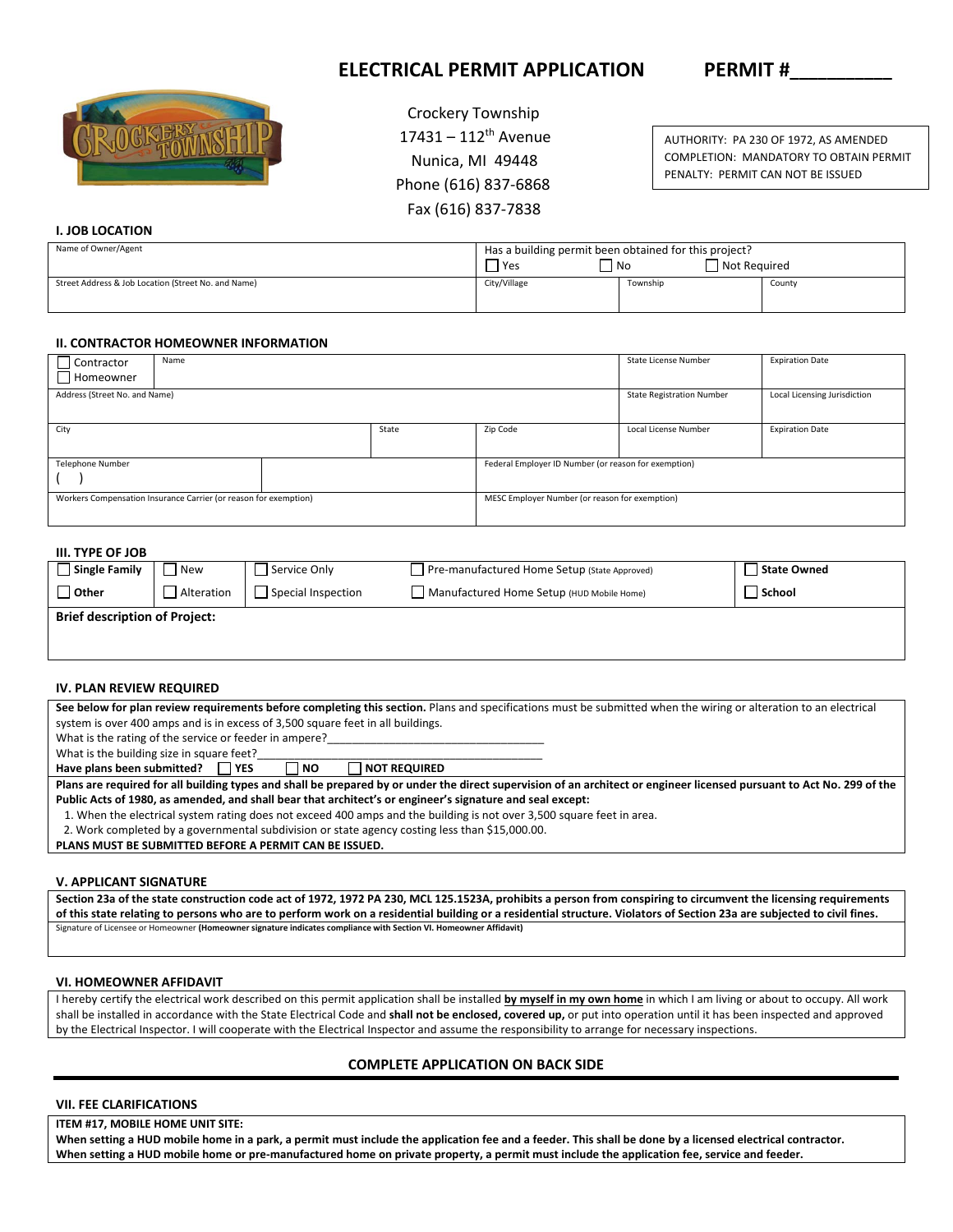**VIII. FEE CHART** – Enter the number of items being installed, multiply by the unit price for total fee.

|                                          | <b>FEE</b>  | # ITEMS      | <b>TOTAL</b> |                                         | <b>FEE</b>  | # ITEMS      |  |
|------------------------------------------|-------------|--------------|--------------|-----------------------------------------|-------------|--------------|--|
| 1. Application Fee (non-refundable)      | \$30.00     | $\mathbf{1}$ | \$30.00      | 16. Feeders-Bus Ducts, etc. - per 50'   | \$6.00      |              |  |
| Service: 2. Through 200 Amp.             | \$10.00     |              |              | 17. Mobile Home Park Site (see reverse) | \$6.00      |              |  |
| 3. Over 200 Amp. - 600 Amp.              | \$15.00     |              |              | 18. Recreational Vehicle Park Site      | \$4.00      |              |  |
| 4. Over 600 Amp. - 800 Amp.              | \$20.00     |              |              | 19. Units up to 20 K.V.A. & H.P.        | \$6.00      |              |  |
| 5. Over 800 Amp. - 1200 Amp.             | \$25.00     |              |              | 20. Units 21 to 50 K.V.A. or H.P.       | \$10.00     |              |  |
| 6. Over 1200 Amp. GFI only               | \$50.00     |              |              | 21. Units 51 K.V.A. or H.P. and over    | \$12.00     |              |  |
| 7. Circuits                              | \$5.00 each |              |              | 22. Fire Alarms - up to 10 devices      | \$50.00     |              |  |
| 8. Lighting Fixtures - per 25            | \$6.00      |              |              | 23. Fire Alarms - 11 to 20 devices      | \$100.00    |              |  |
| 9. Dishwasher                            | \$5.00      |              |              | 24. Fire Alarms - over 20 devices       | \$5.00 each |              |  |
| 10. Furnace - Unit Heater                | \$5.00      |              |              | 25. Energy Retrofit - Temp. Control     | \$45.00     |              |  |
| 11. Electrical Heating Units(baseboards) | \$4.00      |              |              | 26. Conduit only; or grounding only     | \$45.00     |              |  |
| 12. Power Outlets (ranges, dryers, etc.) | \$7.00      |              |              | 27. Final Inspection                    | \$45.00     | $\mathbf{1}$ |  |
| Signs: 13. Unit                          | \$10.00     |              |              | 28. Additional Inspection               | \$45.00     |              |  |
| 14. Letter                               | \$15.00     |              |              | 29. Failed Inspection                   | \$45.00     |              |  |
| 15. Neon - each 25 feet                  | \$20.00     |              |              | 30. Bonding                             | \$10.00     |              |  |

|                                          | <b>FEE</b>  | # ITEMS | <b>TOTAL</b> |                                         | <b>FEE</b>  | # ITEMS | <b>TOTAL</b> |
|------------------------------------------|-------------|---------|--------------|-----------------------------------------|-------------|---------|--------------|
| 1. Application Fee (non-refundable)      | \$30.00     | 1       | \$30.00      | 16. Feeders-Bus Ducts, etc. - per 50'   | \$6.00      |         |              |
| Service: 2. Through 200 Amp.             | \$10.00     |         |              | 17. Mobile Home Park Site (see reverse) | \$6.00      |         |              |
| 3. Over 200 Amp. - 600 Amp.              | \$15.00     |         |              | 18. Recreational Vehicle Park Site      | \$4.00      |         |              |
| 4. Over 600 Amp. - 800 Amp.              | \$20.00     |         |              | 19. Units up to 20 K.V.A. & H.P.        | \$6.00      |         |              |
| 5. Over 800 Amp. - 1200 Amp.             | \$25.00     |         |              | 20. Units 21 to 50 K.V.A. or H.P.       | \$10.00     |         |              |
| 6. Over 1200 Amp. GFI only               | \$50.00     |         |              | 21. Units 51 K.V.A. or H.P. and over    | \$12.00     |         |              |
| 7. Circuits                              | \$5.00 each |         |              | 22. Fire Alarms - up to 10 devices      | \$50.00     |         |              |
| 8. Lighting Fixtures - per 25            | \$6.00      |         |              | 23. Fire Alarms - 11 to 20 devices      | \$100.00    |         |              |
| 9. Dishwasher                            | \$5.00      |         |              | 24. Fire Alarms - over 20 devices       | \$5.00 each |         |              |
| 10. Furnace - Unit Heater                | \$5.00      |         |              | 25. Energy Retrofit - Temp. Control     | \$45.00     |         |              |
| 11. Electrical Heating Units(baseboards) | \$4.00      |         |              | 26. Conduit only; or grounding only     | \$45.00     |         |              |
| 12. Power Outlets (ranges, dryers, etc.) | \$7.00      |         |              | 27. Final Inspection                    | \$45.00     | 1       | \$45.00      |
| Signs: 13. Unit                          | \$10.00     |         |              | 28. Additional Inspection               | \$45.00     |         |              |
| 14. Letter                               | \$15.00     |         |              | 29. Failed Inspection                   | \$45.00     |         |              |
| 15. Neon - each 25 feet                  | \$20.00     |         |              | 30. Bonding                             | \$10.00     |         |              |

Make checks payable to "CROCKERY TOWNSHIP"

**TOTAL FEES**

**\$** 

## IX. *INSTRUCTIONS FOR COMPLETING APPLICATION*

GENERAL: Electrical work shall not be started until the application for the permit has been filed with Crockery Township. All installations shall be in conformance with the Electrical Code. **No work shall be concealed until it has been inspected.** The telephone number for Crockery Township is (616) 837‐6868. When ready for an inspection call the township providing as much advance notice as possible. The township will set up the inspection with the inspector; they will need the job location, permit number, and a contractor contact number.

EXPIRATION OF PERMIT: A permit remains valid as long as work is progressing and inspections are requested and conducted for a period of one year. A permit shall become invalid if the authorized work is not commenced within six months after issuance of the permit or if the authorized work is suspended or abandoned for a period of six months after the time of commencing the work. A PERMIT WILL BE CANCELED WHEN NO INSPECTIONS ARE REQUESTED AND CONDUCTED WITHIN SIX MONTHS OF THE DATE OF ISSURANCE OR THE DATE OF A PREVIOUS INSPECTION. CANCELED PERMITS CANNOT BE REFUNDED OR REINSTATED.

*IF WORK BEGINS BEFORE THE PERMIT IS PULLED THE FEES WILL BE DOUBLED. THE CONTRACTOR/OWNER WILL BE INVOICED FOR ANY FAILED INSPECTION.*